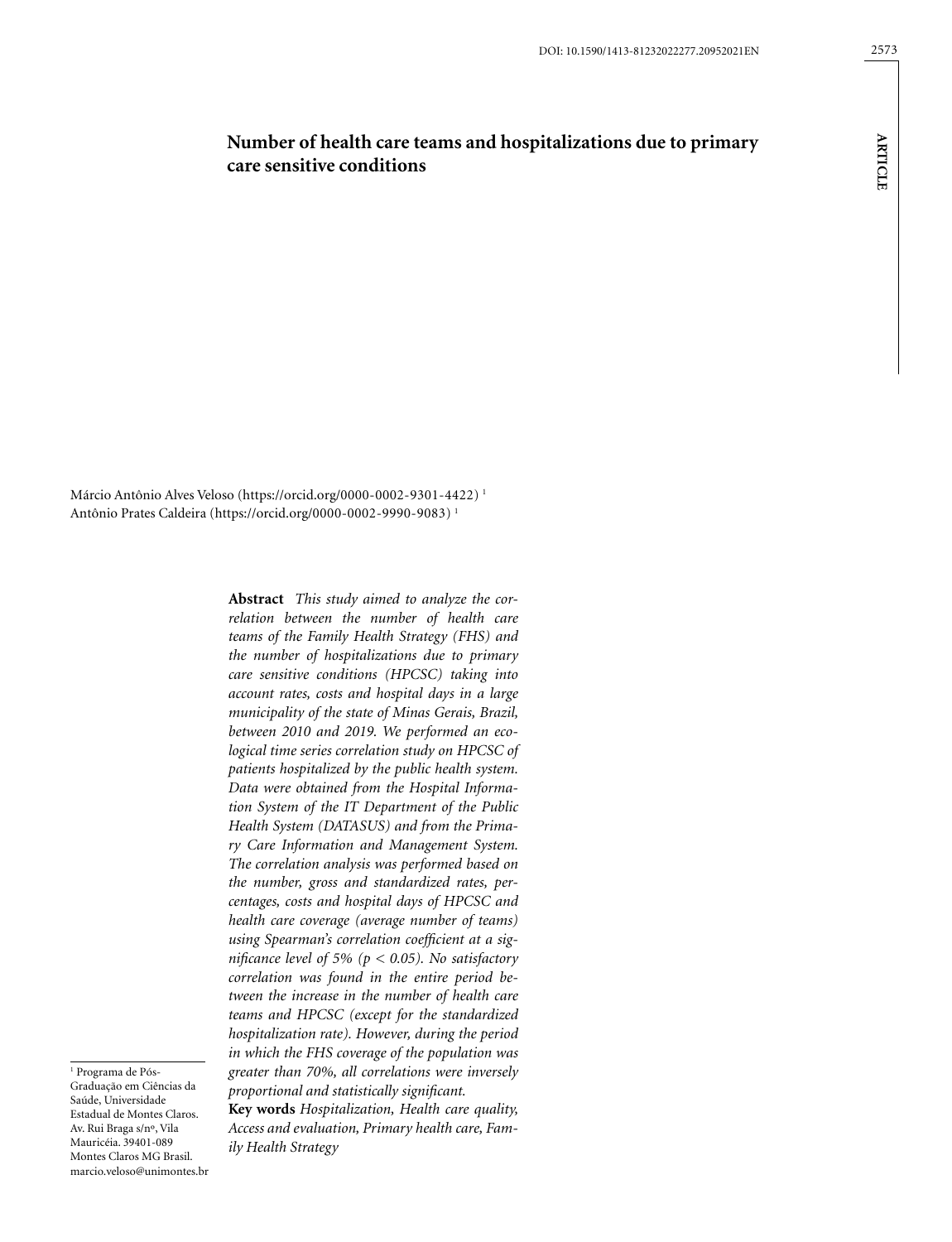## **Introduction**

Hospitalizations due to Primary Care Sensitive Conditions (HPCSC) are an important managerial indicator used in Brazil and in some other countries to evaluate, in a complementary way, the accessibility and resolution capacity of Primary Health Care (PHC) teams<sup>1,2</sup>. Originally called *Ambulatory Care Sensitive Conditions*, this indicator was developed in the 1990s in the United States. It started to be officially used in Brazil when a specific list was created that records clinical conditions which may cause serious issues of access to the health system or its performance when high rates of hospitalizations in a given population or one of its subgroups are observed<sup>3</sup>.

Excess of HPCSC is a warning signal which may trigger mechanisms of analysis and a search for explanations for its occurrence to identify opportunities for intervention by managers and health professionals. Studies show that high rates of hospitalizations due to primary care sensitive conditions are associated with deficiencies in service coverage and/or a low trouble-shooting capacity in primary care of certain health issues $1,4$ . In principle, an increase in the coverage rates of PHC teams, represented in Brazil by the Family Health Strategy (FHS) teams, should result in a decrease in HPCSC rates and their costs<sup>5,6</sup>.

Using the HPCSC indicator prompts us to think about timely access to health services, but also on the service quality of health teams at the first level of care. According to our literature review, Nedel *et al.* highlight primary care features associated with HPCSC, pointing out that some attributes of PHC are strictly related to lower hospitalization rates<sup>1</sup>. Indeed, in addition to access, care coordination, care comprehensiveness, and care continuity have the potential to be associated with lower HPCSC rates.

Some studies evaluated the development of HPCSC rates and proportions in certain regions over time and obtained divergent results regarding the correlation between population coverage by PHC teams and a decrease in HPCSC<sup>7,8</sup>. These results show that the relationship between assessed parameters needs to be better studied and that some aspects that may interfere in the analysis and interpretation of the results need to be standardized. The global analysis by health regions, for example, may produce invalid results if very different coverage rates among municipalities are included in the analysis. No study was found that evaluates both the coverage rate and possible correlations with the number of teams,

a fact that represents greater robustness and an important feature for that kind of studies.

Due to the complex relationships that involve the work of the FHS teams and HPCSC, especially one question guided the development of this study: *What would be the effect caused by an increase in the number of FHS teams and the coverage percentage of the population assisted by these teams on the number, percentage and costs of HPCSC?* By evaluating the relationship between these parameters more accurately, this study aimed to analyze the correlation between the number of FHS health teams and the number of HPCSC, including rates, costs and hospital days of patients admitted to the public health system in a large municipality of the state of Minas Gerais, Brazil over ten years.

#### **Methods**

This is an ecological study of a time series trend analysis of HPCSC of patients living in the city of Montes Claros, north of Minas Gerais from 2010 to 2019. The city's health infrastructure consists of eight accredited hospitals of low, medium and high complexity which provide a total of 963 inpatient beds, 72.9% of which are destined to the Public Health System (SUS). The basic health network has broad population coverage that includes, in addition to Family Health teams, 106 Oral Health teams, 20 vaccine rooms, a Street Doctor's Practice team, five Health Gyms, 31 pharmacies and four nocturnal emergency care units. This study is based on records from the Hospital Information System of the IT Department of the Public Health System (DATASUS) and from the Primary Care Information and Management System.

The assessed municipality presented a growing number of FHS teams during the examined period. It has a wide hospital network that provides assistance to all its residents and only a negligible number of hospitalizations take place in other cities, which is a unique opportunity to evaluate the effects of the expansion of the FHS on HPCSC. Data on population was obtained from the Brazilian Institute of Geography and Statistics (IBGE). The average number of teams per year and the annual population coverage rate by the FHS were obtained from the Department of Primary Care (DPC) of Brazil's Ministry of Health.

Our database contained the following variables: municipal hospitals (identification and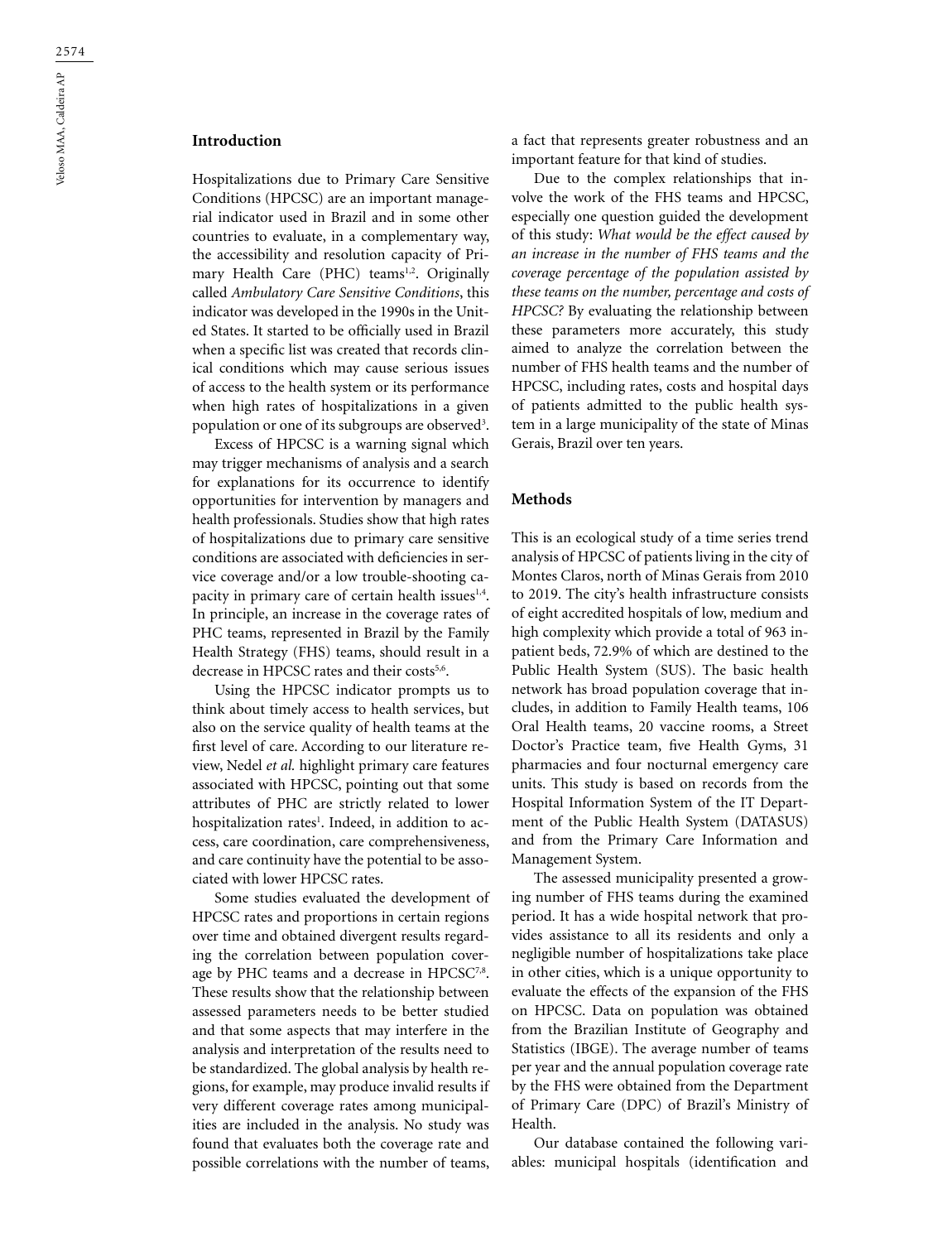municipality of location), patients (place of residence or postal address) and hospitalizations per se (date of hospitalization, date of discharge, main diagnosis, outcome, total amount paid by SUS and amount paid for using the intensive care unit – ICU). Each hospitalization was classified as either HPCSC or non-HPCSC, according to the National List of Primary Care Sensitive Conditions<sup>3</sup>.

Information obtained from the Hospital Admission Authorization (HAA) records were extracted and processed using the Tabwin (version 4.15) software program and later exported to Microsoft Excel and IBM-SPSS software programs for data analysis. The following indicators were calculated: financial costs of the total number of hospitalizations for general causes, financial costs of the total number of HPCSC, hospital stay due to general causes in days and hospital stay due to HPCSC in days. In this study, financial data were updated according to the current inflation rate of the Broad Consumer Price Index (IPCA) issued by the Brazilian Institute of Geography and Statistics (IBGE).

Hospitalization rates were calculated considering the quotient of the ratio between the number of hospitalizations in all hospitals for one year and the population of the municipality of that respective year, multiplied by one thousand. Rates were then adjusted (direct adjustment) by using the age structure of the standardized population of the state of Minas Gerais as a reference. Adjusted rates are summary-measures that take into account and remove the potential confounding effect of variables that may be particularities of the evaluated group. By defining the standardized population of the entire state of Minas Gerais, we aimed to remove the effect of possible variables or particularities of the local population.

The correlation between hospitalization parameters (rates, percentages, costs and hospital days) and care coverage (average number of teams) was analyzed based on Spearman's rank correlation coefficient, assuming a significance level of 5% ( $p < 0.05$ ).

This study was not submitted to any Research Ethics Committee because it relied on secondary data that belong to the public domain and was made available by the Brazilian Ministry of Health.

#### **Results**

The total number of hospitalizations showed a slight increase over the analyzed time period. Small fluctuations were recorded both in the rates of hospitalizations due to general conditions (non-HPCSC) and of hospitalizations due to primary care sensitive conditions (HPCSC). The highest standardized rate of hospitalizations due to general conditions was 48.49/1,000 inhabitants in 2014, whereas the highest standardized rate of HPCSC was 10.56/1,000 inhabitants in 2012 (Table 1).

Regarding amounts paid by SUS for all hospitalizations that took place in the municipality and exclusively for its residents, there was a progressive increase until 2015. After that, amounts showed a decreasing trend, except for the last year of the series. Regarding HPCSC, amounts behaved in an irregular way and oscillated throughout the series. The number of hospital days generated by all hospitalizations followed the cost pattern and the highest number of hospital days was recorded in 2015. The analysis of the number of HPCSC hospital days showed an increase until 2014, but then a downward trend, except for an increase in 2017. Regarding the percentage of amounts paid for HPCSC in relation to the total number of hospitalizations, there was an increase in the first three years of the series, followed by a downward trend that was interrupted by an increase in amounts 2017. Percentages of hospital days increased until 2013, followed by a slump that was interrupted by an increase from 2017 (Table 2).

The average number of FHS teams operating in the municipality per month increased in the studied period, reaching a coverage rate above 70% from 2013 and above 100% from 2015. The number of HPCSC, the number of hospital days that result from them and the amounts paid by SUS for them varied only slightly over ten years (Table 3).

Correlation between the number of teams each year and the hospital indicators was performed considering both the entire period (2010 to 2019) and the period in which the FHS population coverage exceeded 70% (2013 to 2019). The first period showed a negative and significant correlation between the number of teams and the HPCSC rate. The period in which FHS coverage exceeded 70% showed large, negative and significant correlations between the number of teams and the HPCSC rate  $(p = 0.003)$ , the amounts paid ( $p = 0.003$ ) and the number of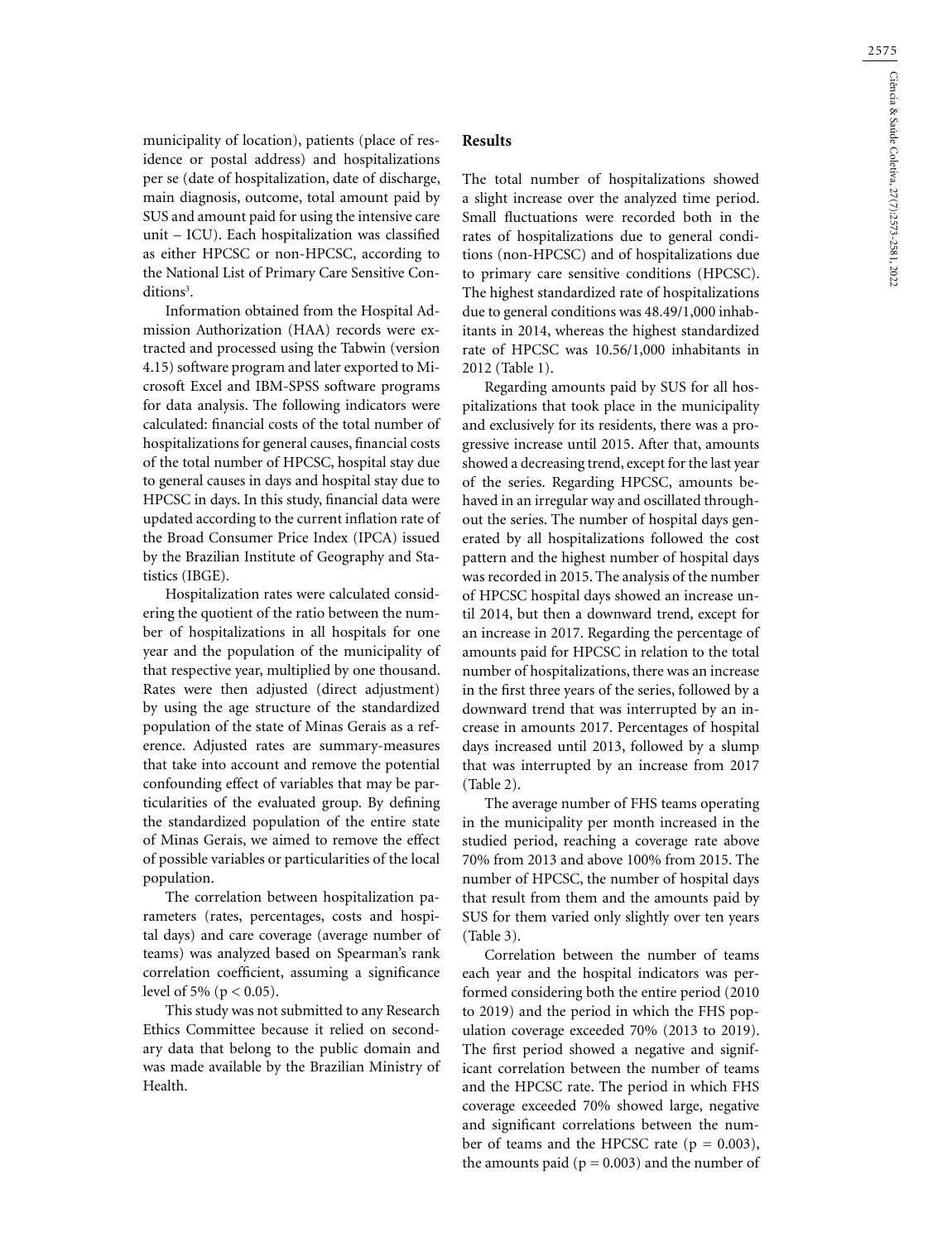hospital days per HPCSC ( $p = 0.007$ ). Although no significant correlation with the number of HPCSC was found during that period, the correlation coefficient shows a fairly close trend ( $p =$ 0.052) (Table 4).

### **Discussion**

Correlation analysis of the number of FHS teams and hospital care indicators related to HPCSC produced two different results. The first one, when comparing the entire period, shows no substantial correlation with the increase in

**Table 1.** Distribution of the number and rates of general hospitalizations and hospitalizations due to primary care sensitive conditions (HPCSC) in Montes Claros (MG); 2010-2019.

|      | Year Population | Total number of<br>hospitalizations | Number of<br>non-HPCSC | Number<br>of HPCSC<br>hospitalizations hospitalizations | Non-<br><b>HPCSC</b><br>gross<br>rate $*$ | <b>HPCSC</b><br>gross<br>rate $*$ | Non-HPCSC<br>standardized<br>rate $*$ | <b>HPCSC</b><br>standardized<br>rate $*$ |
|------|-----------------|-------------------------------------|------------------------|---------------------------------------------------------|-------------------------------------------|-----------------------------------|---------------------------------------|------------------------------------------|
| 2010 | 363,227         | 21,886                              | 18,299                 | 3,587                                                   | 50.38                                     | 9.88                              | 44.33                                 | 8.69                                     |
| 2011 | 361,915         | 23,417                              | 19,286                 | 4,131                                                   | 53.29                                     | 11.41                             | 46.89                                 | 10.04                                    |
| 2012 | 366,134         | 23,335                              | 18,943                 | 4,392                                                   | 51.74                                     | 12.00                             | 45.53                                 | 10.56                                    |
| 2013 | 370,216         | 24,237                              | 19,982                 | 4,255                                                   | 53.97                                     | 11.49                             | 47.50                                 | 10.11                                    |
| 2014 | 385,898         | 25,350                              | 21,264                 | 4,086                                                   | 55.10                                     | 10.59                             | 48.49                                 | 9.32                                     |
| 2015 | 390,212         | 25,101                              | 21,095                 | 4,006                                                   | 54.06                                     | 10.27                             | 47.57                                 | 9.03                                     |
| 2016 | 394,350         | 25,621                              | 21,578                 | 4,043                                                   | 54.72                                     | 10.25                             | 48.15                                 | 9.02                                     |
| 2017 | 394,350         | 22,917                              | 19,021                 | 3,896                                                   | 48.23                                     | 9.88                              | 42.45                                 | 8.69                                     |
| 2018 | 402,027         | 24,306                              | 20,411                 | 3,895                                                   | 50.77                                     | 9.69                              | 44.68                                 | 8.53                                     |
| 2019 | 404,084         | 24,781                              | 20,827                 | 3,954                                                   | 51.54                                     | 9.79                              | 45.36                                 | 8.61                                     |

\* Rate per thousand inhabitants.

Source: Authors.

| Year | Global<br>amounts of<br>hospitalizations<br>(BRL) | <b>HPCSC</b><br>amounts $*$<br>(BRL) | Number of<br>hospital days<br>generated<br>by general<br>hospitalizations | Number<br>of hospital<br>days<br>generated<br>by HPCSC* | Percentage<br>of HPCSC<br>amounts $*$ in<br>relation to general<br>hospitalizations | Percentages of<br>hospital days due<br>to $HPCSC^*$ in<br>relation to general<br>hospitalizations |
|------|---------------------------------------------------|--------------------------------------|---------------------------------------------------------------------------|---------------------------------------------------------|-------------------------------------------------------------------------------------|---------------------------------------------------------------------------------------------------|
| 2010 | 48, 193, 162. 53                                  | 9,902,490.95                         | 126,264                                                                   | 24,471                                                  | 20.55%                                                                              | 19.38%                                                                                            |
| 2011 | 52, 325, 959. 21                                  | 12,074,201.97                        | 136,800                                                                   | 29,207                                                  | 23.07%                                                                              | 21.35%                                                                                            |
| 2012 |                                                   | 50,591,102.69 11,948,805.80          | 131,015                                                                   | 30,666                                                  | 23.62%                                                                              | 23.41%                                                                                            |
| 2013 | 49,376,080.49                                     | 10,332,389.77                        | 129,673                                                                   | 31,798                                                  | 20.93%                                                                              | 24.52%                                                                                            |
| 2014 | 51,659,279.59                                     | 10,174,634.10                        | 137,756                                                                   | 32,729                                                  | 19.70%                                                                              | 23.76%                                                                                            |
| 2015 | 48,739,196.46                                     | 9,070,340.93                         | 138,621                                                                   | 31,704                                                  | 18.61%                                                                              | 22.87%                                                                                            |
| 2016 | 43,857,258.91                                     | 7,844,955.17                         | 138,052                                                                   | 30,943                                                  | 17.89%                                                                              | 22.41%                                                                                            |
| 2017 | 39,675,727.48                                     | 7,710,120.70                         | 129,230                                                                   | 31,405                                                  | 19.43%                                                                              | 24.30%                                                                                            |
| 2018 | 36,592,875.40                                     | 6,770,109.19                         | 125,004                                                                   | 28,406                                                  | 18.50%                                                                              | 22.72%                                                                                            |
| 2019 | 35,289,587.90                                     | 6,536,530.47                         | 123,393                                                                   | 27,802                                                  | 18.52%                                                                              | 22.53%                                                                                            |

**Table 2.** Distribution of hospital admissions amounts paid by the Public Health System and corresponding number of hospital admissions and hospital days per year in Montes Claros, Minas Gerais, from 2010 to 2019.

\* HPCSC: Hospitalizations due to primary care sensitive conditions.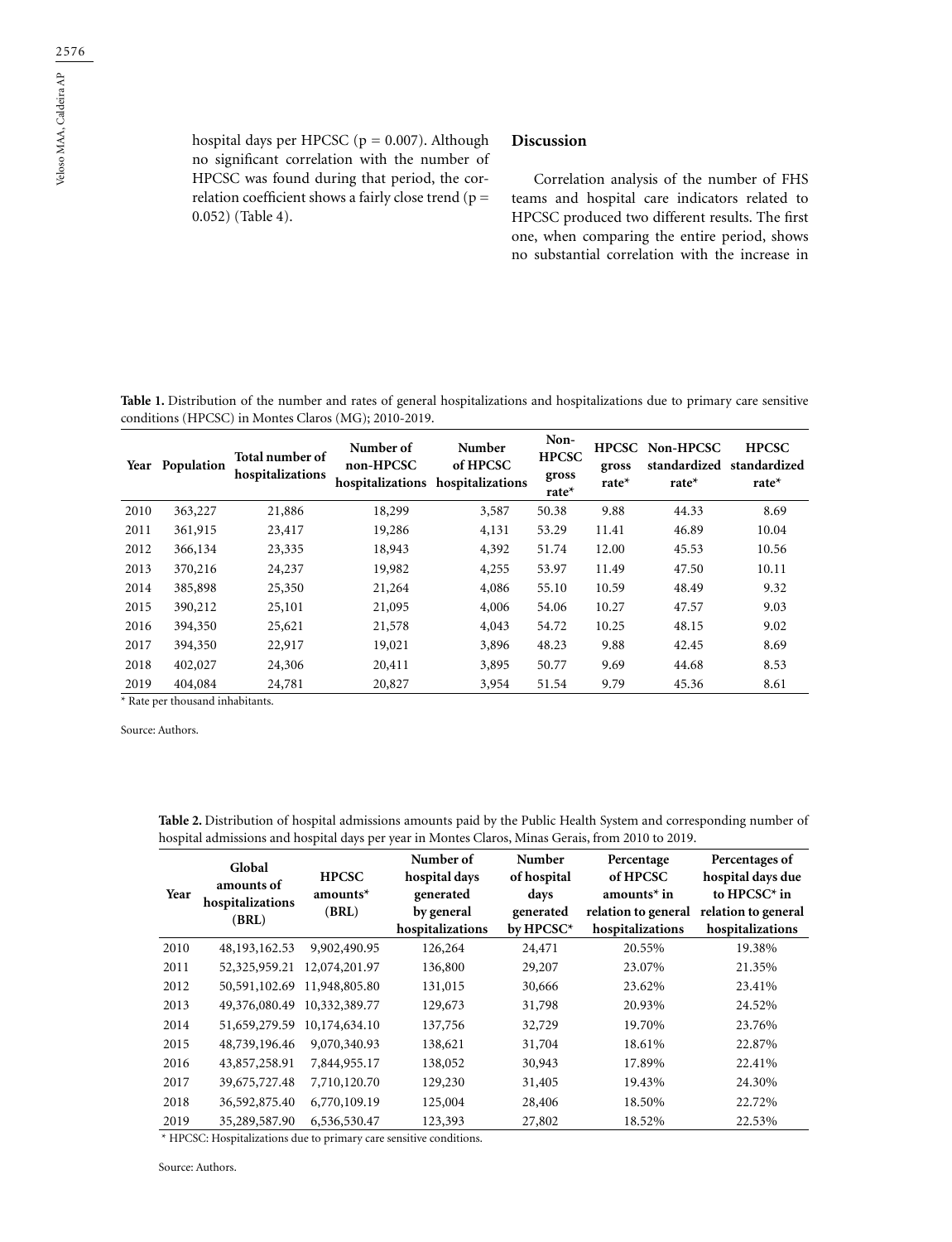the number of teams on HPCSC (except for the standardized rate of hospitalizations). However, if we evaluate only the period in which the population coverage by the FHS is greater than 70%, there are important correlations that point to the interdependence between an increasing number of teams and the reduction of the hospitalization rate, the amounts paid and even the number of hospital days generated by HPCSC.

Expansion of FHS coverage in the municipality proved to be important during the study period, as an increase in the number of teams was observed even after reaching 100% coverage. That coverage expansion behavior was observed in Brazil by the Family Health Expansion and Consolidation Program (PROESF) which supported, through specific funding, the expansion, qualification and consolidation of the FHS in municipalities with more than 100 thousand inhabitants but which did not always produce uniform results9 . Regarding Brazil in general, the number of FHS teams increased from 2,054 in

**Table 3.** Evolution of the average number and coverage rate of Family Health Strategy teams and behavior of the number, rates and amounts paid for hospitalizations due to primary care sensitive conditions (HPCSC) in Montes Claros (MG); 2010-2019.

| Year | Population | Average<br>number of<br>FHS teams* | Percentage<br>of FHS<br>coverage | Number<br>of HPCSC<br>hospitalizations** | Standardized<br>rate of<br>HPCSC*** | Number of<br>hospital days<br>generated by<br><b>HPCSC</b> | <b>HPCSC</b><br>amounts<br>(BRL) |
|------|------------|------------------------------------|----------------------------------|------------------------------------------|-------------------------------------|------------------------------------------------------------|----------------------------------|
| 2010 | 363.227    | 58,8                               | 55,9                             | 3.587                                    | 8,69                                | 24.471                                                     | 9.902.490,95                     |
| 2011 | 361.915    | 60,5                               | 57,7                             | 4.131                                    | 10,04                               | 29.207                                                     | 12.074.201,97                    |
| 2012 | 366.134    | 67,9                               | 64,0                             | 4.392                                    | 10,56                               | 30.666                                                     | 11.948.805,80                    |
| 2013 | 370.216    | 75,4                               | 70,3                             | 4.255                                    | 10,11                               | 31.798                                                     | 10.332.389,77                    |
| 2014 | 385.898    | 86,41                              | 77,3                             | 4.086                                    | 9,32                                | 32.729                                                     | 10.174.634,10                    |
| 2015 | 390.212    | 112,4                              | 100                              | 4.006                                    | 9,03                                | 31.704                                                     | 9.070.340,93                     |
| 2016 | 394.350    | 128,8                              | 100                              | 4.043                                    | 9,02                                | 30.943                                                     | 7.844.955,17                     |
| 2017 | 394.350    | 126,5                              | 100                              | 3.896                                    | 8,69                                | 31.405                                                     | 7.710.120.70                     |
| 2018 | 402.027    | 131,2                              | 100                              | 3.895                                    | 8,53                                | 28.406                                                     | 6.770.109,19                     |
| 2019 | 404.084    | 134,5                              | 100                              | 3.954                                    | 8,61                                | 27.802                                                     | 6.536.530,47                     |

\* Family Health Strategy; \*\* hospitalizations due to primary care sensitive conditions; \*\*\* FHS coverage rate took into account that a single team would serve 3,000 people; \*\*\*\* rate per thousand inhabitants.

Source: Authors.

| Table 4. Correlation between the number of FHS teams and hospital care indicators for Hospitalizations due to |  |
|---------------------------------------------------------------------------------------------------------------|--|
| Primary Care Sensitive Conditions in Montes Claros (MG); 2010-2019.                                           |  |

|                                    | Year    | Number of<br>$HPCSC**$<br>hospitalizations | <b>HPCSC</b><br>admission<br>rate $***$ | <b>Amounts</b><br>paid per<br><b>HPCSC</b> | <b>Number</b><br>of HPCSC<br>hospital days |
|------------------------------------|---------|--------------------------------------------|-----------------------------------------|--------------------------------------------|--------------------------------------------|
| Period: 2010-2019 (entire period)  |         |                                            |                                         |                                            |                                            |
| Number of FHS teams*               |         |                                            |                                         |                                            |                                            |
| Spearman's rho                     | 0.988   | $-0.333$                                   | $-0.638$                                | $-0.382$                                   | $-0.006$                                   |
| p-value                            | <0.001  | 0.347                                      | 0.047                                   | 0.276                                      | 0.987                                      |
| Period: 2013-2019 (Coverage > 70%) |         |                                            |                                         |                                            |                                            |
| Number of FHS teams                |         |                                            |                                         |                                            |                                            |
| Spearman's rho                     | 0.964   | $-0.750$                                   | $-0.929$                                | $-0.929$                                   | $-0.964$                                   |
| p-value                            | < 0.001 | 0.052                                      | 0.003                                   | 0.003                                      | 0.007                                      |

\* Family Health Strategy; \*\* hospitalizations due to primary care sensitive conditions; \*\*\* rate per thousand inhabitants.

Source: Authors.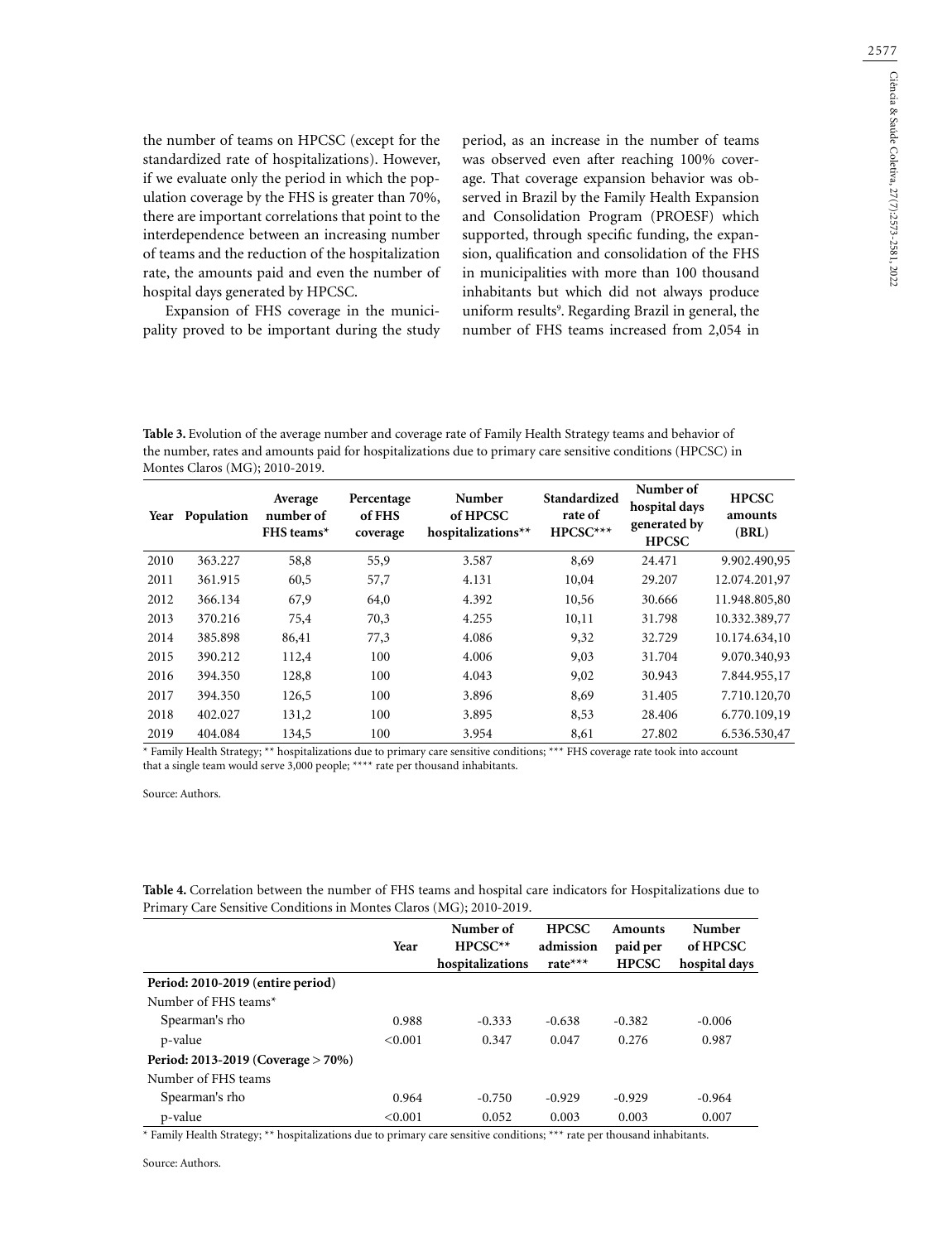July 1998 to 41,619 in October 2017. Coverage rate increased from 4.4% to approximately 70% and showed important results in improving the monitoring of chronic conditions, improving diagnosis and in ease of access to drugs<sup>5</sup>.

Although it seems natural to assume that an increase in coverage by PHC teams would proportionally impact the decrease in HPCSC rates, literature shows conflicting results when we strictly evaluate the relationship between the coverage rate and the number of hospitalizations, which sometimes reveals positive results<sup>10,11</sup> and other times reveals no association<sup>12,13</sup>. Even systematic review studies on the topic conclude that association measures should be interpreted with caution if no other factors are taken into account<sup>14,15</sup>. These results reveal the need for additional considerations to calculate coverage percentage, since some HPCSC are conditioned by aspects that are not controlled by PHC, such as the distance between the patient's residence and the hospital<sup>1</sup>, socioeconomic conditions of the population and adherence to PHC attributes by health teams.

The results of the present study suggest that significant impacts on HPCSC are only achieved by well consolidated primary care with a wide coverage. Some studies record a well-established association between an FHS with a coverage above 70% for more than four years and the decrease in infant mortality rates<sup>16-18</sup>, but no studies were found that evaluate the development of HPCSC based on certain values for population coverage rates.

It is essential to consider that the coverage rate defined by the Brazilian Ministry of Health defines the proportion of the population potentially covered by primary care using an average number of 3,000 people covered by each FHS team or by every 60 hours of medical professionals who are allocated to other primary care models<sup>19</sup>. In other words, even a coverage rate of 100% does not mean that the entire population is being served within the scope of primary health care under the attributes of primary care (especially first contact, longitudinality, integrality and coordination of care)<sup>20</sup>. The present study made clear that it is the expansion of the number of FHS teams rather than the coverage rate of primary care that has the potential to have a positive impact on HPCSC.

A recent systematic review that evaluated the impact of FHS on HPCSC concluded that no clear pattern of association was found<sup>21-24</sup>. The authors highlight that the selected studies presented inconsistent results, showing records of decreased hospitalization rates associated with increased FHS coverage<sup>24</sup>. A positive effect was only observed in women or for diabetes and cardiovascular diseases<sup>10,22</sup>. Absence of significant effects was also found<sup>25</sup>. One study describes an increase in hospitalizations associated with the expansion of FHS<sup>23</sup>. It might be that these conflicting results denote the effects of a lack of standardization in the definitions of population coverage, coverage percentages and number of health teams.

In addition to quantitative association, the possibility that the relationship may involve care quality should also be discussed. Although this study did not aim to evaluate care quality and its relationship with HPCSC, it is essential to highlight that the increase of the number of FHS teams in the municipality largely influenced the increase of Medical Residency in Family and Community Medicine, an aspect that certainly implies improvement of patient care<sup>26</sup>. A study that analyzed the association between the quality of PHC in Brazilian municipalities and the number of HPCSC found an inverse association, i.e., municipalities with a lower quality level (quartile 1) presented 21.2% more HPCSC than municipalities with a better evaluation<sup>27</sup>. Its results showed that the quality of PHC in Brazil had an impact on the decrease of HPCSC, even in contexts of greater social vulnerability<sup>27</sup>.

In this study, the increase in the number of FHS teams did not only influence the number of HPCSC positively, but also significantly decreased hospital days and HPCSC costs. These results represent aspects that have not yet been explored by the literature. Regarding hospitalization costs, figures and other variables showed an inverse behavior as soon as the coverage exceeded 70%. A study performed with children up to five years old in the state of Bahia from 2000 to 2012 showed a 50.4% reduction in hospitalization costs by comparing the first year with the last one of the series<sup>28</sup>. Figures were corrected by the General Price Index (PGI-M) of the Getúlio Vargas Foundation, adopting the year 2000 as the base year for calculation<sup>28</sup>. In addition, an ecological study found a decrease in HPCSC costs in Brazil regarding children, the elderly and women from 2000 to 201329. In this study, the HPCSC cost proportion indicator was used in relation to total hospitalizations costs financed by SUS, since this proportion is not influenced by resource availability or by the differences in amounts paid for each procedure over the period analyzed. There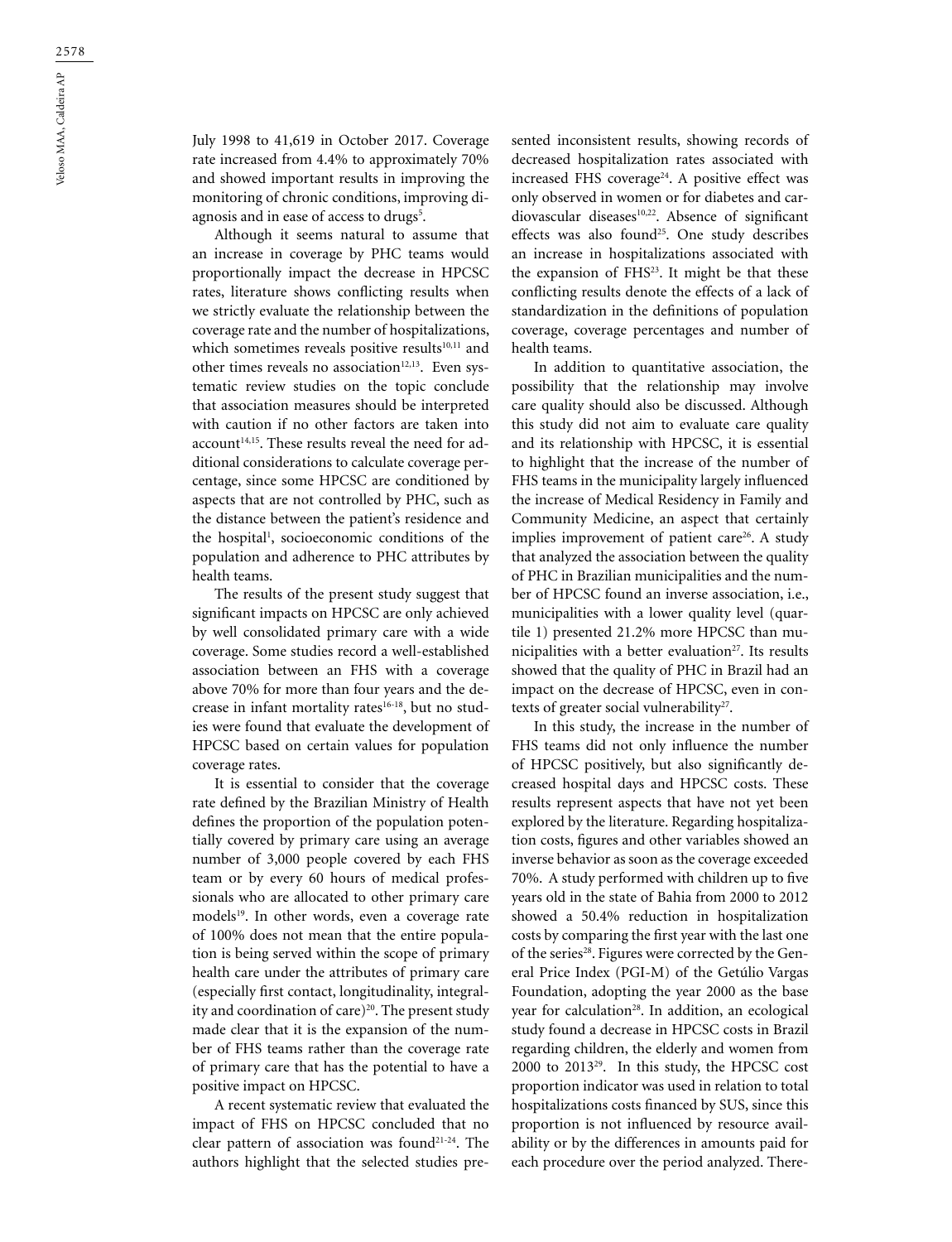fore, neither inflation adjustments nor changes in amounts reimbursed by SUS were taken into account for each procedure<sup>29</sup>.

Regarding the evaluation of ESF results on some hospital indicators in the state of Minas Gerais, another study did not find any significant correlations between hospital stay and the increase in FHS coverage in the different health regions of the state<sup>8</sup>. However, the correlation did not take into account either the minimum percentage of coverage, or the size of the municipality.

One study stressed the influence of the "size of the city" variable has on the behavior of HPCSC and described the rate of HPCSC in groups of municipalities (by grouping 452 municipalities according to the size of their populations and comparing data from 2004 to 2007 and from 2010 to 2013). It compared that association with FHS coverage, both before and after the implementation of the Master Plan of Primary Health Care in the state of Minas Gerais (PDAPS) and found that the correlation between FHS coverage and the rate of HPCSC was statistically significant and had a positive impact on the group of medium to large municipalities<sup>30</sup>. Similar results were also found for the state of Goiás<sup>6</sup>. These findings are consistent with the data of the present study, which was performed in a large municipality.

To summarize, and as reported by the literature, the increase in the number of FHS teams may have an important impact on hospital indicators if we take into account HPCSC, but only from a coverage rate of 70%, which establishes a minimum structure for consolidated PHC. However, results may not be applied to small municipalities, as other aspects may interfere with patient hospitalization. It is important to highlight that, more important than the numerical increase of teams, there is a need for professional qualification, closer approximation to the assisted population and improvement of work processes, aspects that together may help achieve more precise goals: reduce unnecessary hospitalizations, reduce costs and, above all, improve care quality.

In an area in which resources are limited and needs are virtually unlimited, creating or improving assessment and monitoring tools is critical. New studies are required to support follow-up and adoption of managerial and epidemiological control measures in the context of PHC and HPCSC.

We would like to point out that the limitations of the present study are intrinsic to ecological studies. We may not claim, for example, that hospitalized patients had or did not have access to FHS services. The occurrence of issues in the diagnostic records of hospital admission authorizations may also not be ruled out. Finally, studies of this kind do not take into account social and economic aspects that may influence the hospitalization process. Nevertheless, results reinforce and improve the role of HPCSC as a measure of indirect evaluation of access and resolution capacity of primary health care.

To conclude, it is suggested that future studies performed with the same observation unit should consider the stratification of these trends by sex, age or diagnostic group of hospitalized patients so as to explore how this correlation would behave in specific population groups by taking into account the profile features of PHC users.

#### **Collaborations**

All authors participated equally in the planning, collection and analysis of data and writing of the final text.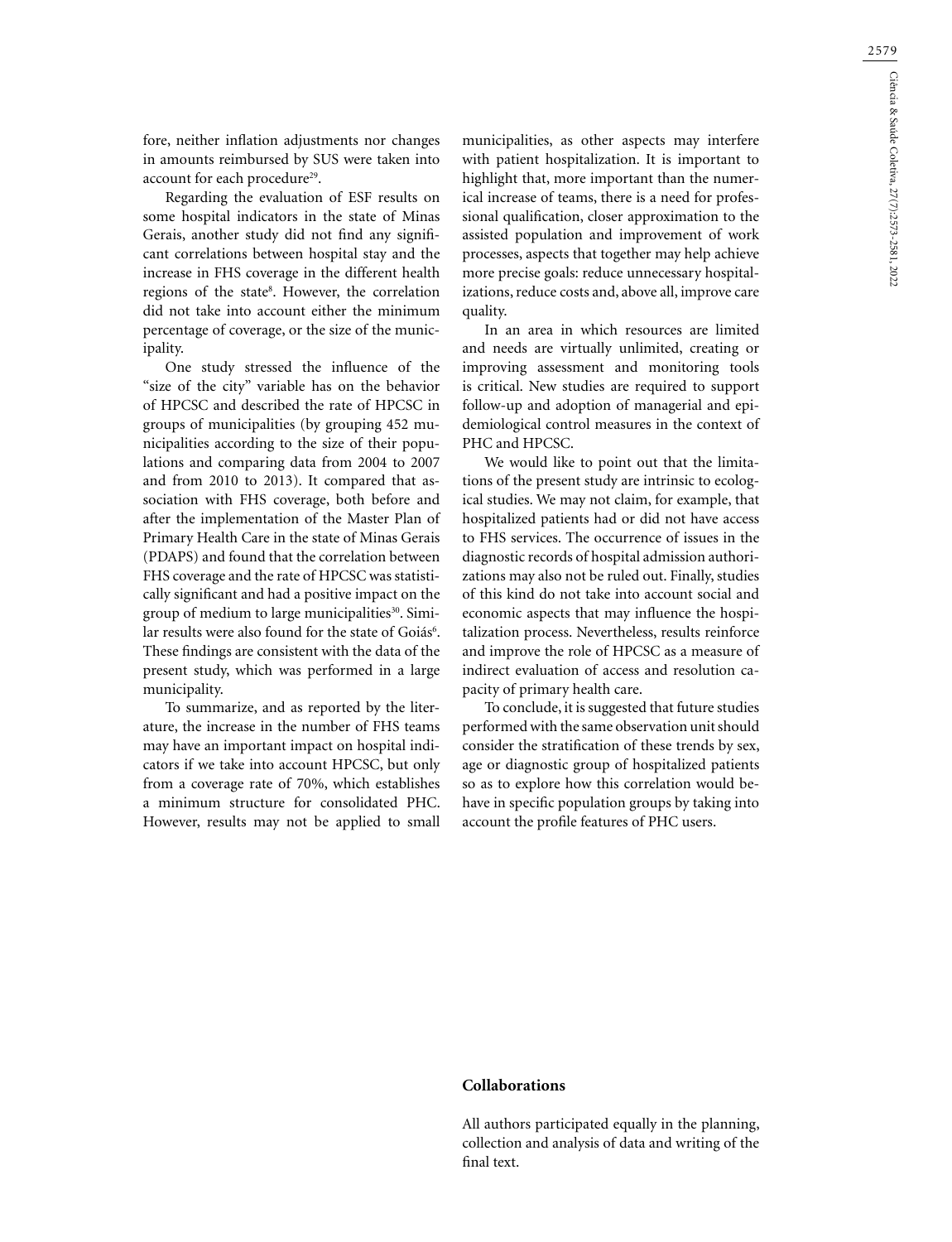#### **References**

- 1. Nedel FB, Facchini LA, Martín Miguel, NA. Características da atenção básica associadas ao risco de internar por condições sensíveis à atenção primária: revisão sistemática da literatura. *Epidemiol Serv Saude* 2010; 19(1):61-75.
- 2. Bermúdez-Tamayo C, Márquez-Calderón S, Rodríguez del Aguila MM, Perea-Milla López E, Ortiz Espinosa J. Características organizativas de la atención primaria y hospitalización por los principales ambulatory care sensitive conditions. *Aten Primaria* 2004; 33(6):305-311.
- 3. Alfradique ME, Bonolo PF, Dourado I, Lima-Costa MF, Macinko J, Mendonça CS, Oliveira VB, Sampaio LFR, Simoni C, Turci MA. Internações por condições sensíveis à atenção primária: a construção da lista brasileira como ferramenta para medir o desempenho do sistema de saúde (Projeto ICSAP – Brasil). *Cad Saude Piblica* 2009; 25(6):1337-1349.
- 4. Gibson OR, Segal L, McDermott RA. A systematic review of evidence on the association between hospitalization for chronic disease related ambulatory care sensitive conditions and primary health care resourcing. *BMC Health Serv Res* 2013; 26; 13:336.
- 5. Pinto LF, Giovanella L. Do Programa à Estratégia Saúde da Família: expansão do acesso e redução das internações por condições sensíveis à atenção básica (ICSAB). *Cien Saude Colet* 2018; 23(6):1903-1913.
- 6. Maia LG, Silva LA, Guimarães RA, Pelazza BB, Pereira ACS, Rezende WL, Barbosa MA. Internações por condições sensíveis à atenção primária: um estudo ecológico. *Rev Saude Publica* 2019; 53:2.
- 7. Botelho JF, Portela MC. Risco de interpretação falaciosa das internações por condições sensíveis à atenção primária em contextos locais, Itaboraí, Rio de Janeiro, Brasil, 2006-2011*. Cad Saude Publica* 2017; 33(3):e00050915.
- 8. Rodrigues-Bastos RM, Campos EMS, Ribeiro LC, Bastos-Filho MG, Bustamante-Teixeira MT. Internações por condições sensíveis à atenção primária, Minas Gerais, 2000 e 2010. *Rev Saude Publica* 2014; 48(6):958-967.
- 9. Pereira ATS, Campelo ACFS, Cunha FS, Noronha J, Cordeiro H, Dain S, Pereira TR A sustentabilidade econômico-financeira no Proesf em municípios do Amapá, Maranhão, Pará e Tocantins. *Cien Saude Colet*  2006; 11(3):607-620.
- 10. Guanais F, Macinko J. Primary care and avoidable hospitalizations: evidence from Brazil. *J Ambul Care Manage* 2009; 32(2):115-22.
- 11. Macinko J, Dourado I, Aquino R, Bonolo PF, Lima-Costa MF, Medina MG, Mota E, de Oliveira VB, Turci MA. Major expansion of primary care in Brazil linked to decline in unnecessary hospitalization. *Health Aff (Millwood*) 2010; 29(12):2149-2160.
- 12. Silva EN, Powell-Jackson T. Does expanding primary healthcare improve hospital efficiency? Evidence from a panel analysis of avoidable hospitalizations in 5506 municipalities in Brazil, 2000-2014. *BMJ Glob Health* 2017; 2(2):e000242.
- 13. Araujo WRM, Queiroz RCS, Rocha TAH, Silva NC, Thumé E, Tomasi E. Estrutura e processo de trabalho na atenção primária e internações por condições sensíveis. *Rev Saude Publica* 2017; 51:75.
- 14. Van Loenen T, Van den Berg MJ, Westert GP, Faber MJ. Organizational aspects of primary care related to avoidable hospitalization: a systematic review. *Fam Pract* 2014; 31(5):502-516.
- 15. Rosano A, Loha CA, Falvo R, van der Zee J, Ricciardi W, Guasticchi G, Belvis AG. The relationship between avoidable hospitalization and accessibility to primary care: a systematic review. *Eur J Public Health* 2013; 23(3):356-360.
- 16. Dourado I, Medina MG, Aquino R. The effect of the Family Health Strategy on usual source of care in Brazil: data from the 2013 National Health Survey (PNS 2013). *Int J Equity Health* 2016; 15(1):151.
- 17. Rasella D, Aquino R, Barreto ML. Reducing childhood mortality from diarrhea and lower respiratory tract infections in Brazil. *Pediatrics* 2010; 126(3):e534-e540.
- 18. Brentani A, Grisi SJFE, Taniguchi MT, Ferrer APS, Moraes Bourroul ML, Fink G. Rollout of community-based Family Health Strategy (Programa de Saúde da Família) is associated with large reductions in neonatal mortality in Sao Paulo, Brazil. *SSM Popul Health*  2016; 2:55-61.
- 19. Brasil. Ministério da Saúde (MS). Cobertura da atenção básica método de cálculo [Internet]. [acessado 2021 jul 1]. Disponível em: https://dados.gov.br/dataset
- 20. Oliveira MAC, Pereira IC. Atributos essenciais da Atenção Primária e a Estratégia Saúde da Família. *Rev Bras Enferm* 2013; 66(Esp.):158-164.
- 21. Bastos ML, Menzies D, Hone T, Dehghani K, Trajman A. The impact of the Brazilian family health strategy on selected primary care sensitive conditions: a systematic review. *PLoS One* 2017; 12(8):e0182336.
- 22. Luz CC, Junger WL, Cavalini LT. Analysis of prehospital care for stroke and acute myocardial infarction in the elderly population of Minas Gerais, Brazil. *Rev Assoc Med Bras* 2010; 56(4):452-456.
- 23. Mendonca CS, Harzheim E, Duncan BB, Nunes LN, Leyh W. Trends in hospitalizations for primary care sensitive conditions following the implementation of Family Health Teams in Belo Horizonte, Brazil. *Health Policy Plan* 2012; 27(4):348-355.
- 24. Carvalho SC, Mota E, Dourado I, Aquino R, Teles C, Medina MG. Hospitalizations of children due to primary health care sensitive conditions in Pernambuco State, Northeast Brazil. *Cad Saude Publica* 2015; 31(4):744-754.
- 25. Monahan LJ, Calip GS, Novo PM, Sherstinsky M, Casiano M, Mota E, Dourado I. Impact of the Family Health Program on gastroenteritis in children in Bahia, Northeast Brazil: an analysis of primary caresensitive conditions. *J Epidemiol Glob Health* 2013; 3(3):175-185.